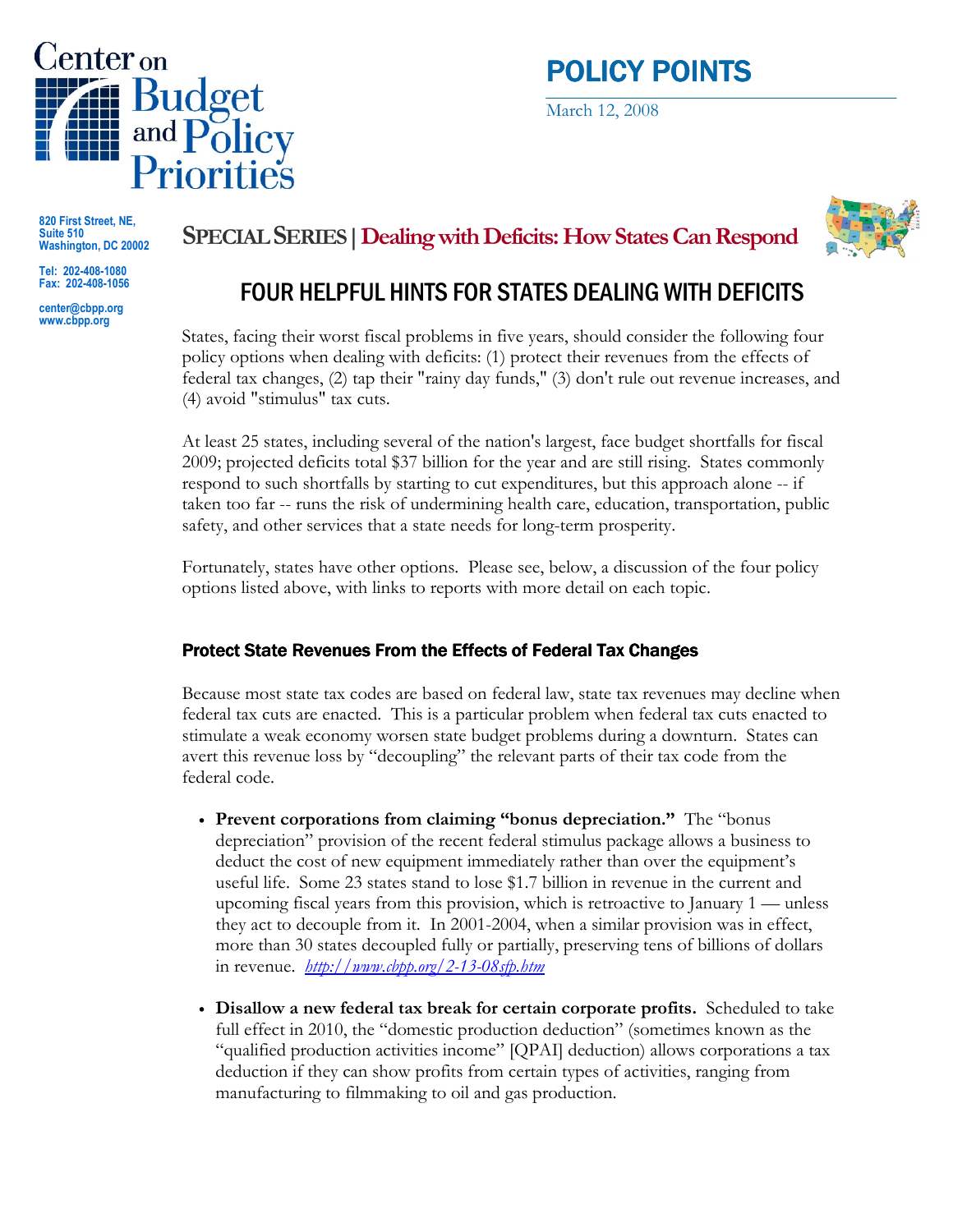The QPAI deduction is unjustified as state economic policy; its main beneficiaries are large profitable, multi-state corporations, which can benefit even if they have no in-state employees. Yet while 18 states have decoupled from the tax break, 29 other states affected by it have not. Decoupling could save these states close to \$2 billion a year. *http://www.cbpp.org/1-2-07sfp.htm* 

#### Tap the State's "Rainy Day Fund"

Over the last several years, many states began preparing for a possible economic downturn by setting aside "rainy day funds," or reserve accounts designed for use when revenues decline or expenditures increase unexpectedly because of downturns or other events. Now that a downturn has arrived, this is the appropriate time for states to tap these funds.

- The use of reserve funds can help a state minimize the tax increases and program cuts needed to close an emerging budget gap. Unlike those other measures, both of which worsen a downturn by reducing demand, tapping a state's reserves helps maintain demand by injecting savings into the economy.
- Tapping a reserve fund also allows a state to preserve needed services while it devises sensible policies to close any remaining budget gaps. Often, the budget cuts and tax increases that a state can make *most quickly* to close a mid-year budget gap are the *least appropriate* measures to take in a recession, such as hikes in sales taxes or other measures that fall most heavily on the people who can least afford it. *http://www.cbpp.org/2-21-08sfp2.htm*

#### Don't Rule Out Revenue Increases

Economists recognize that tax increases and other revenue measures, if well-designed, can be a reasonable alternative to spending cuts, and can actually be less harmful for a state's economy than big spending cuts. http://www.cbpp.org/1-8-08sfp.htm

• Income tax surcharges. Raising income taxes temporarily, especially on wealthy households, is an effective, efficient, and equitable way to raise funds quickly in order to mitigate large cuts in services. Even a relatively small surcharge can generate a substantial amount of revenue. For example, states could generate \$13 billion if every state with an income tax raised its tax rate for taxpayers over \$200,000 by one percentage point. And administrative costs are near zero.

Such increases tend to cause less harm to a state's economy in a recession than cuts in services. This is partly because every \$1 reduction in state spending on services results in a \$1 reduction in overall demand, while every \$1 increase in taxes (particularly on high-income families) reduces demand by less than \$1 because some of the additional tax payments will be made from savings, not from funds that would otherwise be spent.

Another benefit of an income tax increase is that state taxpayers do not bear its full cost. Because taxpayers who itemize on their federal tax return can deduct their state income taxes, up to one-third of the cost of a state income tax increase would be offset by a drop in these taxpayers' federal income taxes. *http://www.cbpp.org/2-21-08sfp.htm*